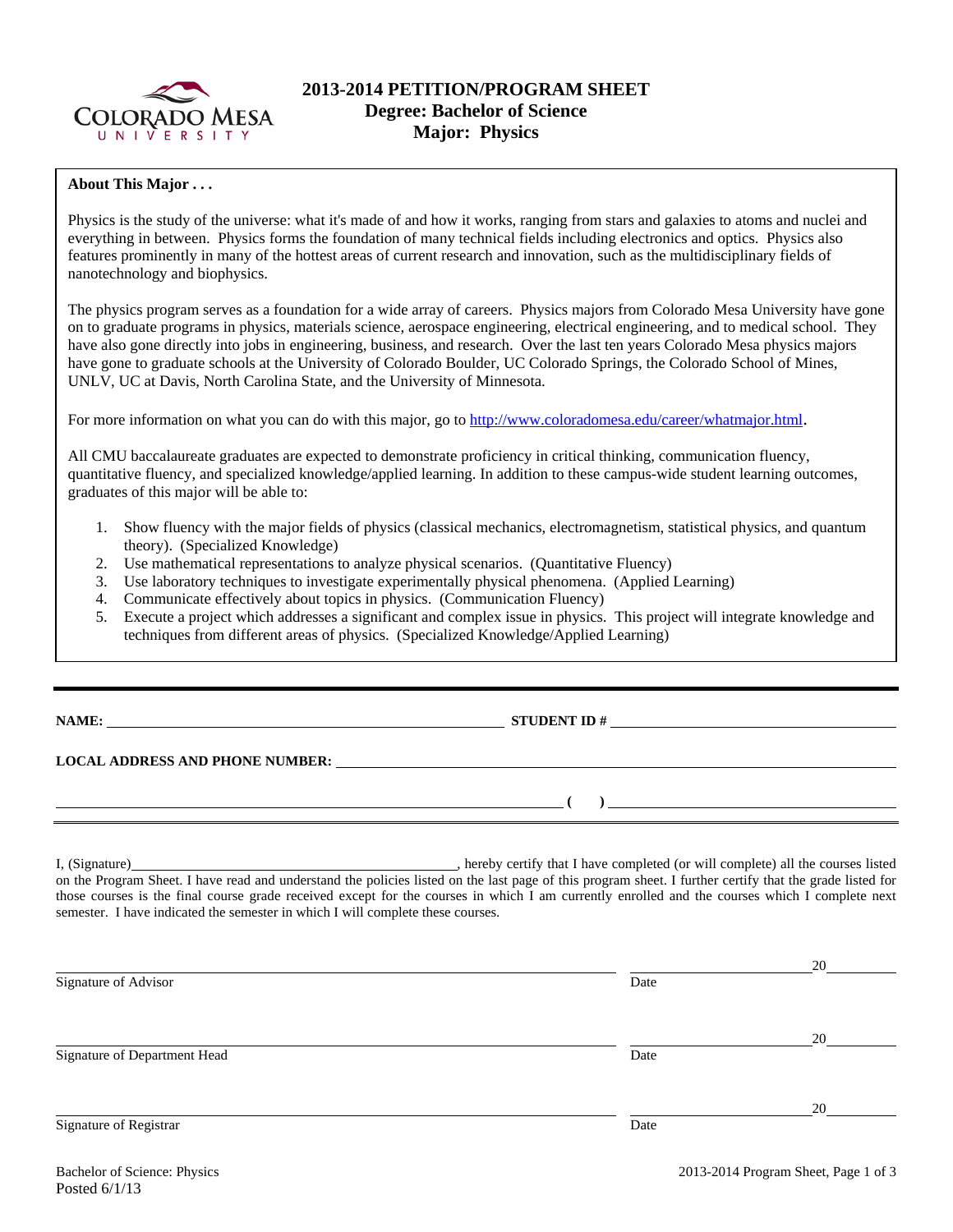#### **Students should work closely with a faculty advisor when selecting and scheduling courses prior to registration.**

Degree Requirements:

- 120 semester hours total (A minimum of 28 taken at CMU in no fewer than two semesters).
- 40 upper division credits (A minimum of 15 taken at the 300-400 course levels within the major at CMU).
- 2.00 cumulative GPA or higher in all CMU coursework
- 2.00 cumulative GPA or higher in coursework toward the major content area. A "C" or higher is required in all major courses.
- Pre-collegiate courses (usually numbered below 100) cannot be used for graduation.
- When filling out the program sheet a course can be used only once.
- A student must follow the CMU graduation requirements either from 1) the program sheet for the major in effect at the time the student officially declares a major; or 2) a program sheet for the major approved for a year subsequent to the year during which the student officially declares the major and is approved for the student by the department head. Because a program may have requirements specific to the degree, the student should check with the faculty advisor for additional criteria. It is the student's responsibility to be aware of, and follow, all requirements for the degree being pursued. Any exceptions or substitutions must be approved by the student's faculty advisor and Department Head.
- See the "Undergraduate Graduation Requirements" in the for additional graduation information.

**GENERAL EDUCATION REQUIREMENTS** (31 semester hours) See the current catalog for a list of courses that fulfill the requirements below. If a course is on the general education list of options and a requirement for your major, you must use it to fulfill the major requirement and make a different selection within the general education requirement.

| Course No Title                                                                                                                                                    |               |  | Sem.hrs Grade Term/Trns |  |  |  |  |
|--------------------------------------------------------------------------------------------------------------------------------------------------------------------|---------------|--|-------------------------|--|--|--|--|
| <b>English</b> (6 semester hours, must receive a grade of "C" or better and<br>must be completed by the time the student has 60 semester hours.)                   |               |  |                         |  |  |  |  |
| ENGL 111 English Composition                                                                                                                                       | 3             |  |                         |  |  |  |  |
| <b>ENGL 112 English Composition</b>                                                                                                                                | $\mathcal{E}$ |  |                         |  |  |  |  |
| <b>Math:</b> (3 semester hours, must receive a grade of "C" or better, must be<br>completed by the time the student has 60 semester hours.)<br>MATH 151 Calculus I | $5*$          |  |                         |  |  |  |  |
| *3 credits apply to the General Ed requirements and 2 credits apply to<br>elective credit                                                                          |               |  |                         |  |  |  |  |
| <b>Humanities</b> (3 semester hours)                                                                                                                               |               |  |                         |  |  |  |  |
| Social and Behavioral Sciences (6 semester hours)                                                                                                                  |               |  |                         |  |  |  |  |
| <b>Natural Sciences</b> (7 semester hours, one course must include a lab)                                                                                          |               |  |                         |  |  |  |  |
| <u> 1980 - Johann Stein, mars an deus an deus an deus an deus an deus an deus an deus an deus an deus an deus an</u>                                               |               |  |                         |  |  |  |  |
| <b>History</b> (3 semester hours)<br><b>HIST</b>                                                                                                                   |               |  |                         |  |  |  |  |
| <b>Fine Arts</b> (3 semester hours)                                                                                                                                |               |  |                         |  |  |  |  |

Course No Title Sem.hrs Grade Term/Trns

|  |              |  | <b>OTHER LOWER DIVISION REQUIREMENTS (6 semester hours)</b> |
|--|--------------|--|-------------------------------------------------------------|
|  | $\mathbf{L}$ |  |                                                             |

|          | <b>Kinesiology</b> (3 semester hours) |  |
|----------|---------------------------------------|--|
| KINE 100 | Health and Wellness                   |  |
| KINA     |                                       |  |
| KINA     |                                       |  |

**Applied Studies** (3 semester hours)

### **PHYSICAL SCIENCES – PHYSICS MAJOR REQUIREMENTS**

(60 semester hours) Must pass all courses with a grade of "C" or higher.

\_\_\_\_\_\_ \_\_\_\_ \_\_\_\_\_\_\_\_\_\_\_\_\_\_\_\_\_\_\_\_\_\_\_\_ \_\_\_\_ \_\_\_\_\_ \_\_\_\_\_\_\_\_

| <b>PHYS 131</b>                    | <b>Fundamental Mechanics</b>      | 4              |  |  |  |
|------------------------------------|-----------------------------------|----------------|--|--|--|
| <b>PHYS 131L</b>                   | <b>Fundamental Mechanics Lab</b>  | 1              |  |  |  |
| <b>PHYS 132</b>                    | Electromagnetism and Optics       | 4              |  |  |  |
| <b>PHYS 132L</b>                   | Electromagnetism and              |                |  |  |  |
|                                    | Optics Lab                        | 1              |  |  |  |
| <b>PHYS 230</b>                    | <b>Intermediate Dynamics</b>      | 3              |  |  |  |
| <b>PHYS 231</b>                    | <b>Modern Physics</b>             | 3              |  |  |  |
| <b>PHYS 251</b>                    | <b>Electronics for Scientists</b> | 3              |  |  |  |
| <b>PHYS 252</b>                    | Intermediate Lab                  | $\overline{2}$ |  |  |  |
| <b>PHYS 311</b>                    | Electromagnetic Theory I          | 3              |  |  |  |
| <b>PHYS 321</b>                    | Quantum Theory                    | 3              |  |  |  |
| <b>PHYS 331</b>                    | <b>Advanced Laboratory I</b>      | 2              |  |  |  |
| <b>PHYS 342</b>                    | <b>Advanced Dynamics</b>          | 3              |  |  |  |
| <b>PHYS 362</b>                    | Statistical & Thermal Physics     | 3              |  |  |  |
| <b>PHYS 422</b>                    | Quantum Theory II                 | 3              |  |  |  |
| <b>PHYS 473</b>                    | Modern Optics                     | 3              |  |  |  |
| <b>PHYS 482</b>                    | Senior Research                   | 1              |  |  |  |
| <b>PHYS 482</b>                    | Senior Research                   | 1              |  |  |  |
| <b>PHYS 494</b>                    | Seminar                           | 1              |  |  |  |
| <b>PHYS 494</b>                    | Seminar                           | 1              |  |  |  |
| (PHYS 482 and 494 are taken twice) |                                   |                |  |  |  |
| <b>MATH 152</b>                    | Calculus II                       | 5              |  |  |  |
| <b>MATH 253</b>                    | Calculus III                      | 4              |  |  |  |
| <b>MATH 260</b>                    | <b>Differential Equations</b>     | 3              |  |  |  |
| <b>MATH 360</b>                    | Methods of Applied                |                |  |  |  |
|                                    | <b>Mathematics</b>                | 3              |  |  |  |

**ELECTIVES** (All college level courses appearing on your final transcript, **not listed above** that will bring your total semester hours to 120 hours.) (23 semester hours; 13 hours upper division may be needed.) \*MATH 151 Calculus I 2

|  | the contract of the contract of the contract of the contract of the contract of |  |  |
|--|---------------------------------------------------------------------------------|--|--|
|  |                                                                                 |  |  |
|  |                                                                                 |  |  |
|  |                                                                                 |  |  |